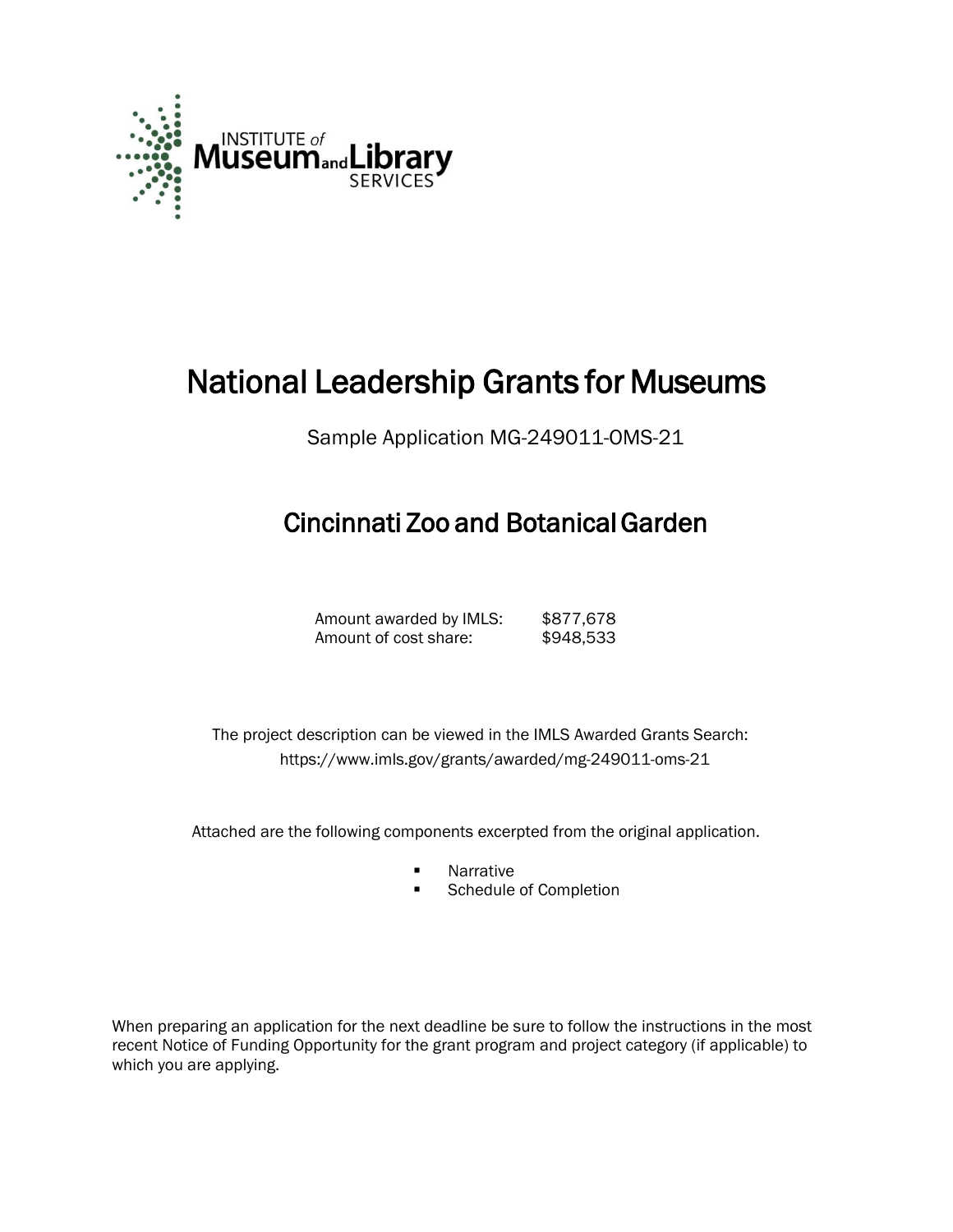#### **Narrative**

#### **1. PROJECT JUSTIFICATION**

#### **Field-wide need, problem and challenges our project will address**

Three of the five extant rhinoceros species are critically endangered, one is vulnerable, and the other near threatened with extinction and decreasing in numbers.<sup>1</sup> Although conservation efforts succeeded in growing rhino populations in India and Africa since the 1990s, poaching in Africa rapidly escalated over the last decade causing worldwide rhino numbers to decline for the past two years. <sup>2</sup> Several rhino sub-species have gone extinct in the wild in recent times including the Northern white rhino (*Ceratotherium simum cottoni*) 3 and the Western black rhino (*Diceros bicornis longipes*) 4 . The Bornean Sumatran rhino (*Dicerorhinus sumatrensis harrisoni*) is likely to follow since the last one in Malaysia died recently and very few are thought to exist in Kalimantan. Even the "stronghold" of Sumatran rhinos on Sumatra (*Dicerorhinus sumatrensis sumatrensis*) is precariously hanging on to its existence with a fragmented population estimated at no more than 80 individuals. 2 In fact, the plight of the Sumatran rhino is a stark reminder of the importance assurance populations managed *ex situ* play in wildlife conservation. Although conservationists condemned the effort to breed Sumatran rhinos in human care 25 years ago,<sup>5</sup> it is now upheld as the only path to saving the species from extinction.<sup>6</sup> The strategy is viable largely because of the scientific research of the Cincinnati Zoo's Center for Conservation and Research of Endangered Wildlife (CREW) that turned the failing breeding program into a success, and beacon of hope for the species.<sup>7</sup>

Today, America's zoos provide safe havens for three of the five rhino species, and they are managed by the Association of Zoos & Aquariums (AZA) Rhinoceros Taxon Advisory Group (TAG). Thirty-two AZAaccredited zoos in North America maintain black rhinos,<sup>8</sup> 20 care for greater one-horned (GOH) rhinos,<sup>9</sup> and 47 manage white rhinos.<sup>10</sup> In total, there are ~365 individual rhinos cared for in our accredited living museums, and most are accessible for public viewing by our guests throughout the year. AZA-accredited zoos strive to inspire and educate visitors about wildlife conservation and biological diversity, but they also know certain animals more effectively attract guest attention. Several studies have generated predictable data supporting the theory of visitor bias towards charismatic animals; specifically, visitors exhibit more interest in mammals than in birds, reptiles, amphibians, fish or invertebrates.<sup>11</sup> Furthermore, interest increases with size of animal, and more attention is focused on flagship species when mixed species exhibits are tested. The rhinoceros is a large, charismatic, mega-vertebrate typically displayed as a flagship species and often sought out by zoo guests. A 2015 survey of 36 locations/exhibits at the Cincinnati Zoo & Botanical Garden revealed that the Rhino Reserve was the sixth most highly visited (Attachment 3). It is also well documented in various forms on prehistoric cave paintings and petroglyphs that human fascination with rhinos has a long history.

Regardless of their popularity and public appeal, our zoo rhino populations are far from self-sustaining. Despite our nation's success leading the world in breeding Sumatran rhinos, the species has been phased out of zoos due to insurmountable international politics, with the last calf sent to Indonesia from the Cincinnati Zoo in 2015. Of the three rhino species still in our living collections, only one of the Species Survival Plans<sup>®</sup> (SSP) is currently green ( $\geq$ 50 individuals in at least three different zoos and on track to sustaining  $\geq$ 90% of its genetic diversity for the next 100 years), whereas the other two are yellow (not projected to maintain  $\geq 90\%$  of its genetic diversity for the next 100 years).<sup>12</sup> Furthermore, wild rhino imports have been essential to maintaining these *ex situ* populations, but tighter regulations, the poaching crisis, and illegal horn trade have made importations both more challenging and less palatable in recent years. **Therefore, it is critical that we employ a bold approach to address the primary scientific challenges facing rhino management** *ex situ* **to ensure a long, and healthy (both physically and psychologically) existence for these species in our zoos. Only then, can we provide that safety net from extinction while inspiring our guests with one of the world's most compelling taxa.** 

Fortunately, the Rhino TAG has been one of the most progressive animal programs in the AZA, and together with the International Rhino Foundation, developed a visionary strategy by forming the Rhinoceros Research Council (RRC) to guide *ex situ* rhino management based on sound science. The RRC is made up of the nation's leading rhino researchers from multiple disciplines. By 1994, the first Rhino Research Masterplan was drafted highlighting the primary scientific challenges to successfully maintaining rhinos in our zoos, and it has been updated every five years since. The most recent Masterplan completed in 2019 (Attachment  $4$ )<sup>13</sup>  $1$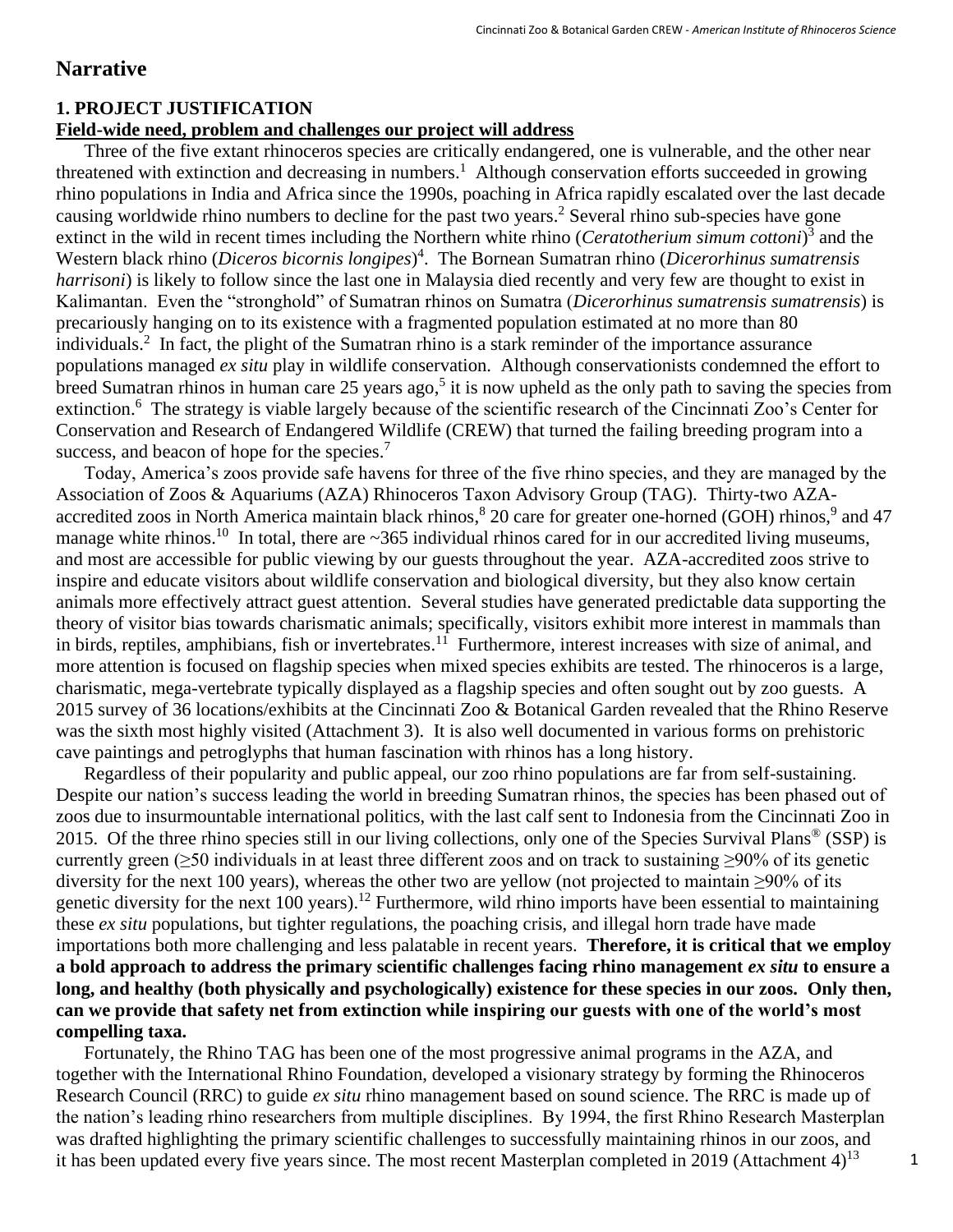covers a suite of research needs but describes the most pressing subjects under four broad pillars: 1) Impact of and control over body condition/weight, 2) Iron overload in browsing rhinos, 3) Understanding/addressing early and late stage reproductive dysfunction, and 4) Investigating behavioral and environmental factors that affect rhino wellbeing. Acquiring funding to address these research needs is challenging, though there has been some success in specific areas thanks to previous awards from the Institute of Museum and Library Services, International Rhino Foundation, and Morris Animal Foundation. However, the priorities identified above are almost certainly inter-related, and studying one of them in isolation will fall short of producing the results that could be achieved by tackling all of them together in a multidisciplinary, integrated approach. For example, body condition/physical fitness can profoundly impact reproduction, wellbeing, and iron load. **We propose a visionary approach by forming the American Institute of Rhinoceros Science (AIRS) – a model for saving species with science** *ex situ***.** AIRS is led by a coalition of RRC advisors and is founded on the partnership between CREW (the nation's premier rhino research program), and The Wilds (one of the most successful rhino breeding and management facilities). The goal of this esteemed group is to take a multi-disciplinary approach to address the priority RRC research pillars. **Throughout the project and beyond, we will broadly disseminate our findings in the form of management recommendations for monitoring and controlling physical condition, iron overload, and reproductive dysfunction, while improving rhino wellbeing.**

#### **How the museum field will benefit and the inclusion of the beneficiaries in the planning**

Our nation's zoos know how critical it is to meet guest expectations by providing access to key wildlife species visitors expect to experience while enjoying our facilities. As described above, the rhinoceros is an iconic species that fits the criteria for those receiving the most attention from guests,<sup>11</sup> and current records indicate that 74 AZA-accredited facilities in North America care for at least one rhino species. Therefore, it is essential that we develop sustainable populations of these magnificent animals in our zoos to ensure their longterm access by our communities and associated role as conservation ambassadors, and to serve as population strongholds in the face of dire threats to wild populations. **Let the Sumatran rhino be a lesson to us all in demonstrating the necessity of** *ex situ* **environments in which endangered species can thrive.** Solid, collaborative, multidisciplinary science is key in understanding the research priorities identified by the RRC. Animal managers are hungry for science-based recommendations and eager to incorporate new suggestions into husbandry protocols for the benefit of individuals and species. Additionally, the public increasingly demands we provide the animals in our zoos with the highest quality of care and utmost respect for their wellbeing. This study will provide substance that is needed to back our claims of doing exactly that.

**In addition to benefitting our nation's living museums and the communities that visit them, AIRS will be simultaneously training next generation wildlife scientists to broaden their perspectives while working collaboratively with large networks**. The AIRS team purposely encompasses scientists at all stages of their careers. Our study plan relies, in part, on a diverse, inclusive array of interns (high school students, college undergraduates and/or graduates), graduate students and post-doctoral researchers seeking unique experience in wildlife research. Additionally, The Wilds has a proven track record of engaging high school teens from Appalachia, OH,<sup>14</sup> and the Cincinnati Zoo is revered for its Zoo Academy,<sup>15</sup> which offers select teens in the Cincinnati Public School System the opportunity to finish their high school years at the zoo. The diverse students in both programs will have opportunities to learn about AIRS' work and perhaps even witness rhino research in action for an unparalleled experience.

Because our project is based on the Rhino Research Masterplan which was developed by a cohort of 31 rhino experts, including all Rhino SSP coordinators and the Rhino TAG Chair, and representing 11 rhino holding facilities, many of the beneficiaries of our project have already been involved in this program's planning by identifying the research priorities in the 2019 publication.<sup>13</sup> As AIRS' success will rely heavily on the population of rhinos managed at the Wilds, the Project Director and The Wilds' team established buy-in and shared passion for the AIRS concept before it was launched. **The Wilds provides the unique opportunity to study a large, successful population of rhinos cared for under two very different management strategies, thereby allowing each rhino to serve as its own control.** As the discussion evolved, additional experts critical to the success of such a visionary undertaking were engaged. Many of these project Co-PIs represent facilities with additional rhino populations that will bolster the program, including those at Disney's Animal Kingdom, White Oak Conservation, and even Kruger National Park, South Africa, which will be key in 2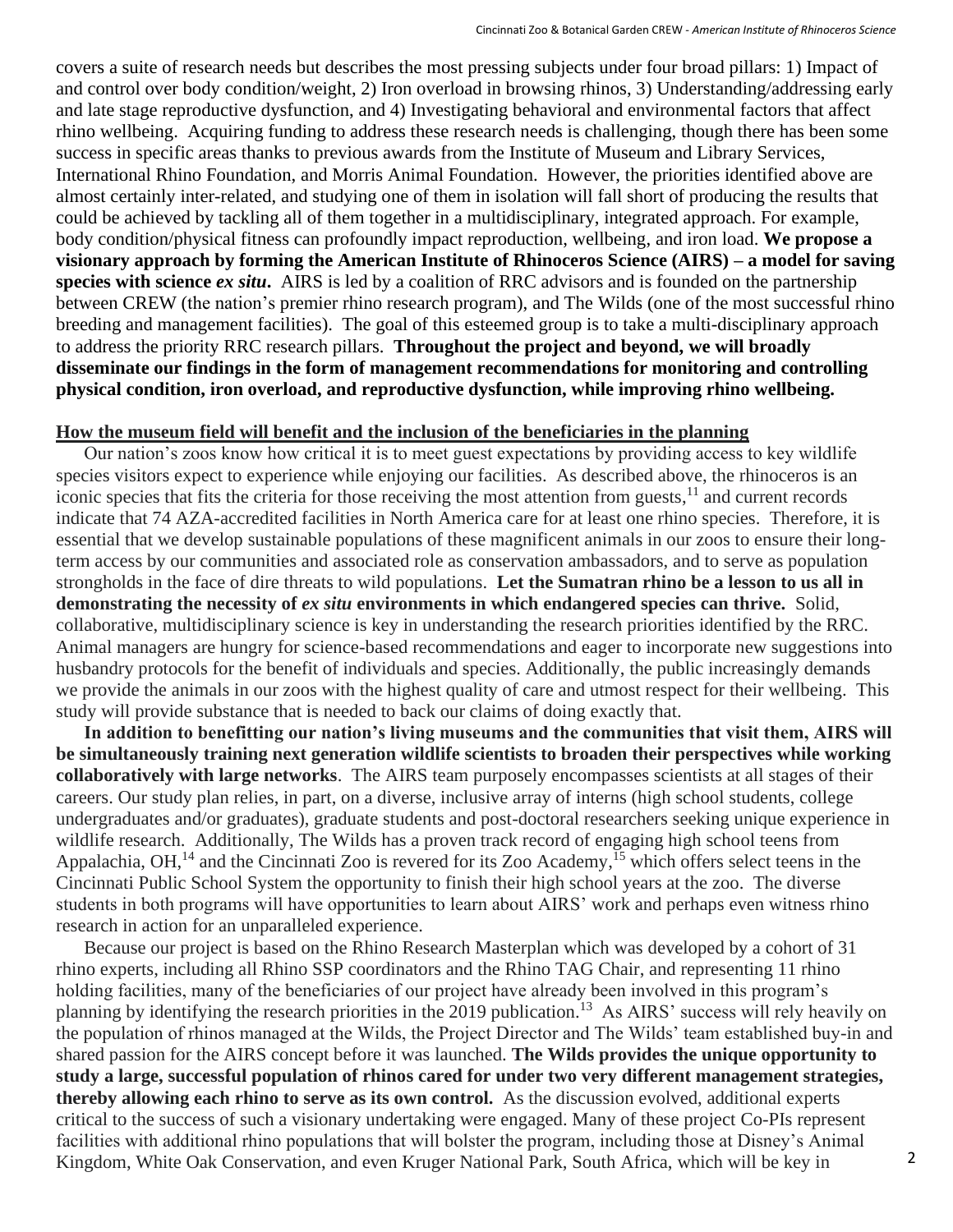providing wild rhino reference data. In addition to solidifying the commitment of key founders and establishing team leaders for each research pillar, co-advisors, consultants, Rhino SSP Coordinators and the Rhino TAG Chair have all been involved in planning discussions.

Key to AIRS success is transparency and team participation. Early in the planning, the inaugural AIRS members developed an MOU (Attachment 5) and agreed to criteria for co-authorship on scientific publications (Attachment 6). AIRS will expand upon the experience and progress achieved by two previous successful IMLS grants awarded to CREW in 2008 and 2014 that significantly advanced our understanding of rhinoceros reproductive physiology,  $16-18$  the development of rhino AI,  $19$  and sperm sorting/banking.  $16,20,21$  Studies under the reproductive pillar of AIRS focus primarily on understanding and correcting reproductive dysfunction in rhinos with a secondary objective of developing reproductive techniques that complement a recently awarded IMLS grant to Omaha's Henry Doorly Zoo & Aquarium focused on managing rhinos by AI using cryopreserved, sexsorted sperm. Similarly, studies under the AIRS physical fitness pillar will complement (but not duplicate) a colleague's proposal to validate body condition scores for large mammals.

We are confident that we have canvassed the rhino scientific and management communities, have heeded their suggestions/advice, and avoided redundancy within the research community in developing this program, the results of which will benefit all zoos with rhinos and beyond. **This program will set a precedent for saving species** *ex situ* **with science, a model with value for everyone managing a zoo species at risk in the wild.**

#### **How the project addresses the NLG goals and aligns with the project category**

*Broad impact*: Results from this program could have significant, direct impact on the management of all ~365 rhinos and their caretakers in North America. Furthermore, our work will help ensure that the guests who visit the 74 facilities with rhinos, which numbered over 75 million in 2019, will be able to experience thriving rhinos far into the future. Finally, we envision our program as a model to be replicated for any species maintained *ex situ* and threatened in the wild. Therefore, the impact of AIRS could be far-reaching on several levels. *In-depth Knowledge***:** Because AIRS is founded on a document produced and priorities agreed upon by a cohort of 31 rhino experts from around the world, AIRS represents the strongest possible knowledge base for a rhino science institute focused on the advancement of *ex situ* rhino populations. Furthermore, the AIRS coalition is comprised of 17 leading rhino scientists from varied facilities and disciplines that bring diverse expertise, opinions, and experiences to the team. With this outstanding network of collaborators and the transparent approach we are implementing both internally and externally, we have positioned ourselves to be as informed as possible in the planning of our endeavor.

*Innovative Approach*: **The establishment of AIRS is in and of itself a transformative approach to improving the lives of animals in our zoos; in short, the whole is greater than the sum of its parts when it comes to solving wildlife scientific challenges**. This innovative culture permeates the program and its pillars that include novel ideas (e.g., measuring body iron levels in rhino horn; sorting sperm by sex based on protein expression), custom equipment (rhino accelerometers; rhino iSperm), specialized techniques (deuterated water estimation of adiposity; magnetic sperm sorting) and new biomarkers (vitamin D, prolactin, osteocalcin, glycated hemoglobin) to be tested.

*Collaborative Process*: The collaborative process in developing AIRS with colleagues and beneficiaries was described in detail above and is supported by the MOU and co-authorship agreements (Attachments 5 & 6) that underline our sincerity and commitment. Additionally, the consensus of all researchers to maintain a centralized database is proof of our team approach and transparency with each other and our beneficiaries. *Shared Results*: One of AIRS' primary goals is to serve as a role model in forming an institute of excellence led by a coalition of experts that advances the science necessary to ensure the long-term health, well-being and sustainability of a taxon threatened in the wild. This model will be applicable to any number of species for which *ex situ* populations are essential. Furthermore, within each pillar, we are developing techniques, equipment and new tests, all of which will not only be accessible to the community but will be recommended for use by the community. Our goal is to provide affordable, feasible, science-based recommendations that can be employed by all facilities with rhinos. Our program, and results thereof, will boost our nation's confidence that zoos are committed to saving species while providing the highest standard of care. All studies will be published in open access online scientific journals for easy access by anyone. 3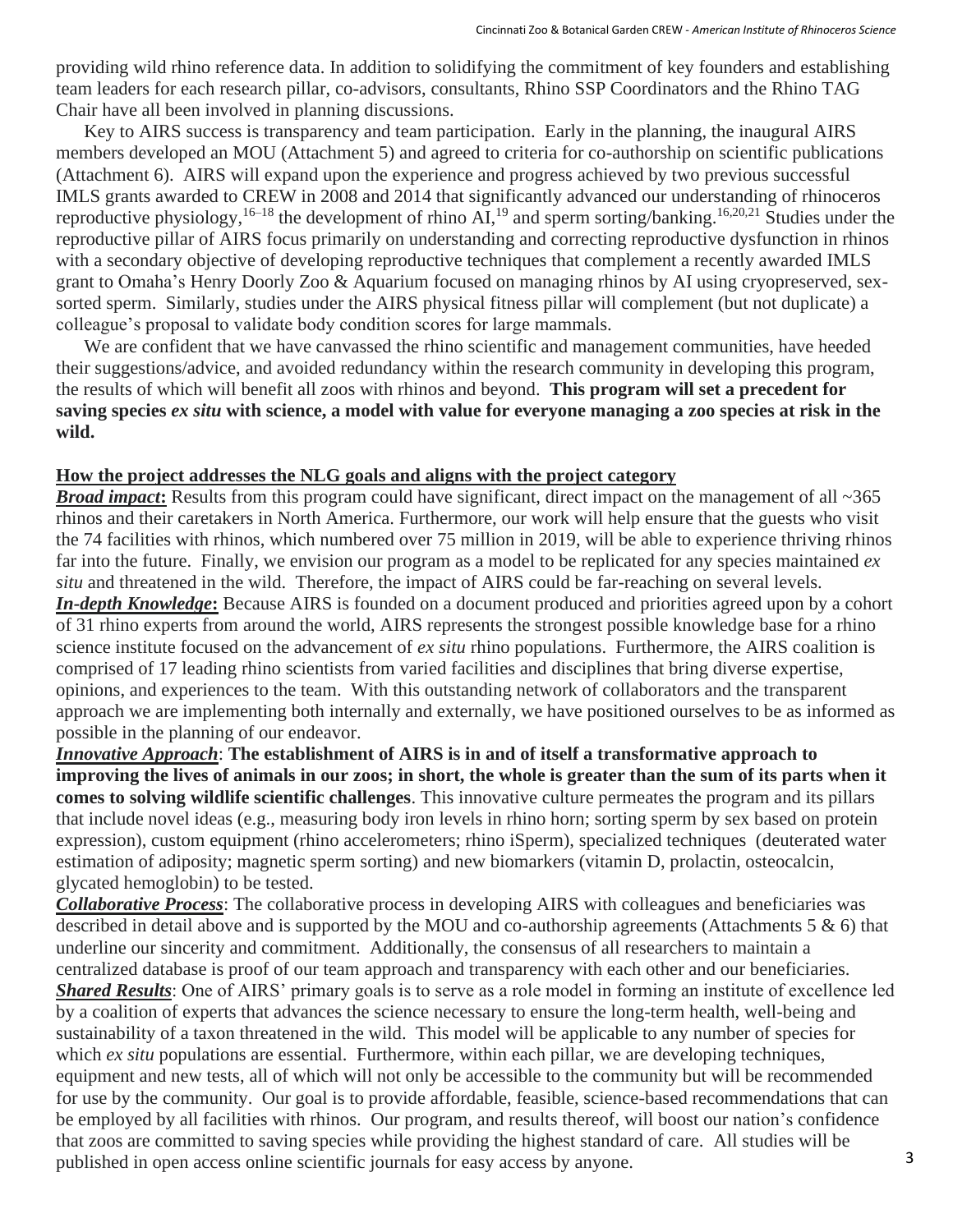AIRS aligns perfectly with the **Collections Stewardship and Access** category. AIRS is addressing the four broad research priority pillars essential to the success of long-term, *ex situ* rhino management. AIRS comprises a strong coalition of rhino experts and their network of colleagues, all of whom have recruited additional participants to ensure we base the program on the best collective knowledge and information available. Our goals are to generate scientific data under all four pillars that drive rhino management recommendations, provide new tools for community use, offer improved standardized procedures for consistency across the nation, and establish validated, informative tests that clinicians at all AZA facilities can use to monitor their rhinos' health and wellbeing. Through these efforts, we will help ensure *ex situ* rhino populations thrive in the future, serving as back up populations to wild counterparts while inspiring and teaching our communities about the wonders of wildlife and the need to protect it.

#### **2. PROJECT WORK PLAN**

**Project Activities and Evaluation**: Specific, hypothesis driven studies have been designed under each of the four research pillars (below) that will answer questions, expand our knowledge base, and guide animal care recommendations to improve the lives of, and future for, rhinos *ex situ*. The success of AIRS will be based on the number of new revelations, hypotheses supported/not supported, questions answered, deeper scientific understanding of the topics, and ultimately, science-based recommendations for rhino care and management. **Project Risks and Mitigation**: Potential risks to the program include small sample sizes for some studies or sample groups (e.g., thin rhinos), failed biomarker test validations, rhino management changes that disrupt or confound ongoing studies, animal illness and mortalities, and inadequate biological material for desired testing. These risks will be mitigated by: 1) including our vast network of rhino facilities that participated in our previous rhino IMLS grants plus those in South Africa, 2) including a list of potential biomarkers (Attachment 7) from which to choose knowing that not all will be validated, 3) maintaining close contact with collaborating animal managers so that we are aware of disruptions that could impact study results, and 4) prioritizing tests across pillars to ensure adequate samples for top priorities (Attachment 8). The AIRS team is very cognizant of the level of risk we are taking with each study and have ensured a balance of low-risk and higher-risk studies are proposed (Attachment 9). Admittedly this project is ambitious, but the team is large, experienced, committed, highly skilled, and up to the challenge. Furthermore, we already have support committed by numerous rhino holding facilities (Attachment 10).

**Who will Plan/Implement/Manage Project and other Partners**: This project will be led by a team of 17 expert rhino scientists consisting of the seven founding members and numerous co-investigators and consultants, all of whom have already been involved in study design, and will play an active role in implementation. Each research pillar has one or two designated Team Leaders (Physical Fitness: Mandi Schook and Michele Miller; IOD: Terri Roth; Reproduction: Parker Pennington; Wellbeing: Elizabeth Freeman and Lara Metrione) who are responsible for overseeing that pillar's activities and played a leading role in developing the pillar studies. The AIRS core team of Co-PIs and Co-Investigators will work cohesively and in concert with animal care staff at participating facilities. Because The Wilds has such a robust, reproductive rhino population and is the facility earmarked for some of the most intensive sampling, biomarker validations and innovative technology testing, a full-time project site Operations Manager will be stationed there to manage the project and interns/graduate students receiving scientific training under the project umbrella. As CREW and The Wilds are ~3 hours driving distance, the Project Director and Operations Manager plan to meet monthly in person to review the program's progress and challenges, and work as a team with the rhinos, equipment, laboratory assays and Wild's animal care team. Additional facilities will include those at which AIRS team members work plus others we recruit as the studies expand in Years 2 and 3 of the program. Several graduate students will be engaged, will travel to study sites to facilitate project implementation and data collection, conduct data analysis and interpretation, and help prepare publications. Partners will be engaged in studies requiring special expertise, material access, equipment and/or statistical analyses. Responsibilities of all key personnel are described further in budget justifications and letters of commitment from external key staff have been received (Attachment 11).

**When and in What Sequence Will Activities Occur**: Work under all pillars will commence on the starting date of the grant. For some studies, initial work will be conducted on a sub-set of rhinos to validate/test methodologies before expanding to include additional facilities. The first 6-8 months will involve study  $\overline{4}$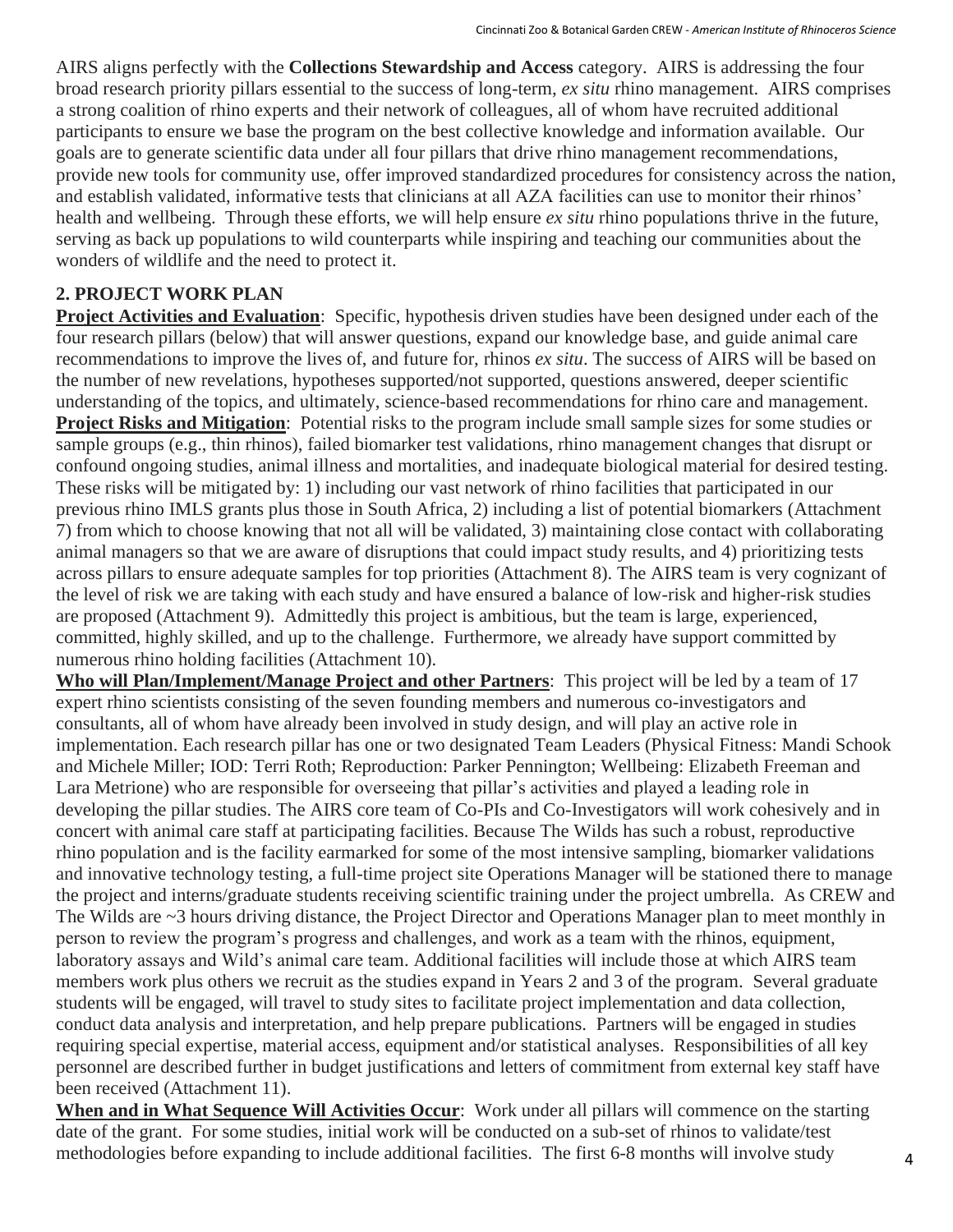preparation, partner facility correspondence, graduate student/intern recruitment and assay validations. The end of Year 1 and Year 2 will be the most labor intensive in sample and data collection. In Year 3, sample collections will wind down, assays will be completed and data analyses/manuscripts will become the focus. See Schedule of Completion for details.

**Time, Financial, Personnel and other Resources Needed to Carry out the Project**: All seven Co-PIs have already committed substantial time and will commit much more to AIRS when financial support is secured (Attachment 11). The Co-PIs are already established rhino researchers, in their own right, but see this team effort as a unique opportunity for advancing our scientific understanding necessary to save rhinos *ex situ*. Co-Investigators and consultants will commit varied levels of time and effort to pieces of the program. Resources needed include salaries, stipends, housing, travel expenses, lab/veterinary supplies, consultant fees, biomarker assays, small equipment/equipment development, commercial lab fees, conference stipends and publication costs. Details are provided in the budget justification.

**Tracking Progress Toward Achieving Intended Results**: Overall program progress will be evaluated quarterly during virtual conference calls that include the entire AIRS team and additional co-investigators and consultants as appropriate. The prior quarter's activities will be reviewed and matched to the schedule of completion to ensure the program and individual studies stay on track. Grant activities and measures of progress will include facility recruitment/permissions, sample collections/acquisitions, assay validations, sample testing, data generated, preliminary findings, presentation at conferences, abstracts and manuscripts published and presentations to rhino stakeholders regarding results and recommendations. Additionally, challenges, disruptions and changes to original plans will be discussed as a group during the quarterly calls, and the team will collectively decide best next steps to mitigate program disruption. Each pillar's sub-group will meet/communicate more frequently as needed to review activities/progress within studies specific to each pillar. **How and With Whom Will you Share Your Project Results**: Project results will be shared continuously within the AZA Rhino community via presentations at AZA conferences, Rhino TAG meetings, Rhino Keeper meetings/newsletters and updates within the Rhino Research Council. Our goal is to provide specific management recommendations to all rhino holding facilities and to incorporate them into an updated version of the AZA Rhino Husbandry Manual which is electronic specifically for this reason. Additionally, our studies will be shared with the scientific community via multiple peer-reviewed publications that advance rhino science while serving as a model for other wildlife species. When appropriate and of public interest, study results will be shared in the form of press releases for broad general distribution to our communities locally and/or nationally. Our centralized database will be available to researchers long after the grant ends to maximize project productivity and benefits.

#### **Specific Research Activities Under Each Pillar**

Much of the initial research proposed will first be conducted on the ~15 white rhinos at The Wilds that are managed in a semi-free ranging manner for half the year and a traditional barn/paddock style the other half of the year. This population will be key in providing paired comparisons while serving as a testing ground for new technologies, assay/methodology validations and the generation of preliminary data. Controls for confounding factors (e.g., season) will be included. Pilot studies at The Wilds will be expanded to include additional rhino species, individuals and institutions (Attachment 10) with varied management strategies. We understand that participation levels will vary across facilities and have drafted participation tiers that detail what is involved so zoos can choose the tier that best fits their program and rhinos (Attachment 8). The complete list of biomarkers and biological samples targeted for each pillar can be found in Attachment 7 with the goal of generating data on many, but not all, of the listed biomarkers as validations may fail for some of those initially tested.

#### *PHYSICAL FITNESS PILLAR*

The two objectives under this pillar are to 1) identify measures of health related to physical fitness and 2) examine factors in *ex situ* managed African rhinos related to physical fitness.

**Question 1:** *Which measures of health are most closely related to physical fitness in rhinos?* **Overarching Hypothesis:** Several serum and morphometric markers related to physical fitness in mammals can be used to understand the range of physical fitness in rhinos managed in human care. **Testable hypothesis:** Serum 5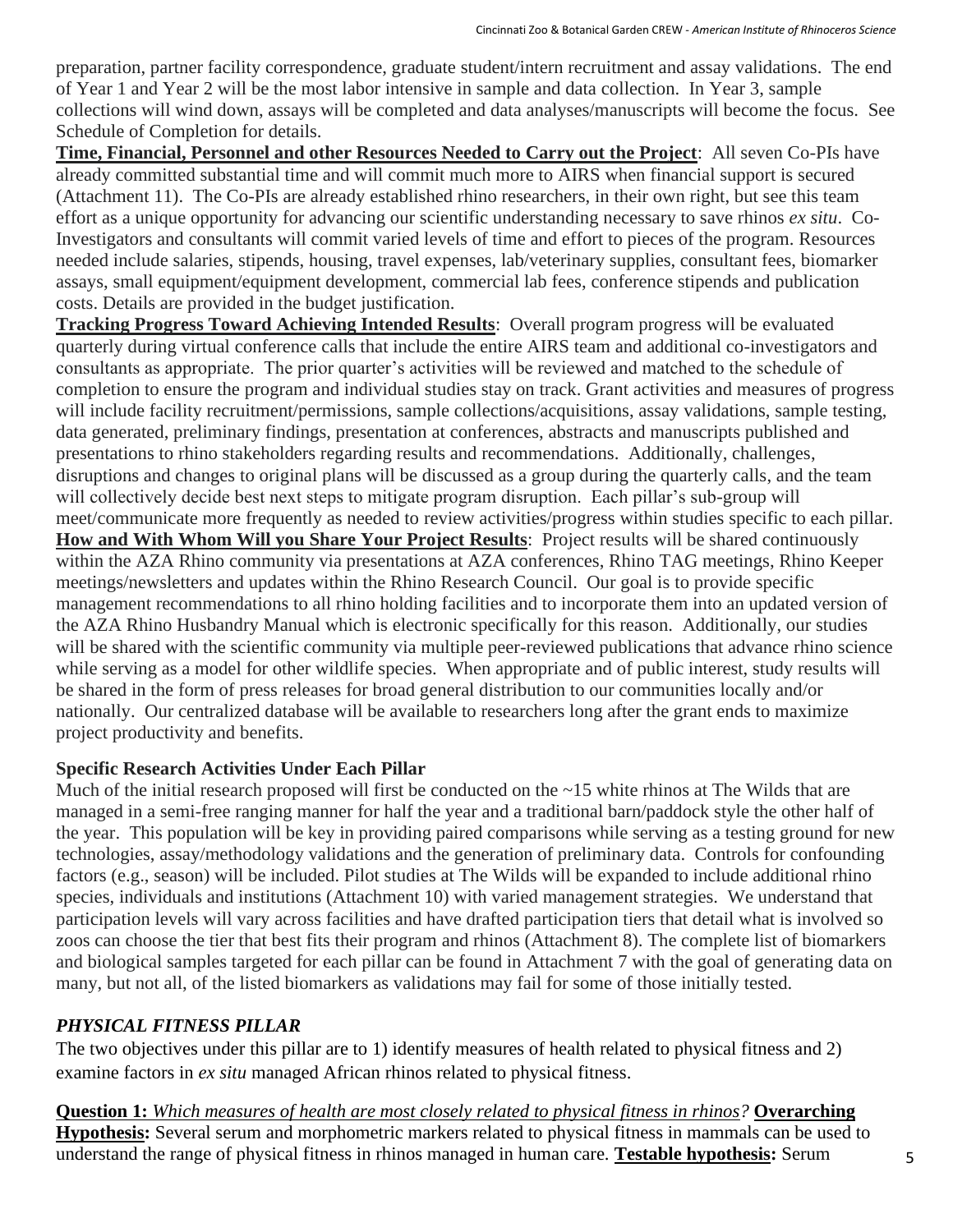markers and morphometric measures of adiposity, metabolism, and inflammation applied in other species will correlate with physical fitness as related to 1) adiposity and 2) activity levels in rhinos. **Theoretical Framing:** In human and animal models, obesity and sedentary lifestyles are linked to infertility, metabolic disruption, inflammation and iron overload;<sup>22</sup> all conditions afflict one or more species of rhino in managed care.<sup>23–26</sup> Abundant food availability and decreased need to forage in managed environments may contribute to decreased physical fitness, but documented health conditions have not been investigated in relation to physical fitness in any species of rhino. To understand the role of physical fitness in health conditions in rhinos, we will assess measures of health in relation to fitness. **Relevance to Practice**: While subjective body condition scoring tools exist for rhinos, these have not been scientifically validated. Thus, methods for assessing health in relation to physical fitness in rhino species are not currently available. Development of a practical tool would be invaluable for tracking health and wellbeing for rhinos in managed care. **Research Methods:** Banked serum will be used to validate commercial assays for physiologic measures of health, metabolism, energy balance and inflammation (see Attachment 7 for potential measures; many already validated for ≥1 rhino species). Serum (monthly) and morphometric measurements (quarterly) will be collected during winter and summer months over one year from rhinos (n=80 white and n=40 black) at participating facilities along with demographic and environmental information collected via survey (see methods for Question 2). Potential markers will be evaluated for variability correlated to 1) body fat, determined using a deuterated water technique employed previously in large zoo animals ( $n=35$  rhinos/species),<sup>27</sup> and 2) changes in resting heart rate and activity levels measured over time using wearable accelerometer and heart rate technologies validated prior to study implementation. Wild rhino serum samples (~20 samples/species) currently stored in South Africa may be analyzed in Year 3 to obtain comparative values for biomarkers of greatest interest.

**Question 2:** *Which factors in the managed environment significantly contribute to decreased physical fitness?* **Theoretical Framing:** At least one species of rhino in managed care has decreased insulin sensitivity and  $line$  increased inflammation compared to wild counterparts,<sup>26</sup> suggesting factors related to the managed environment contribute to health risk. However, we do not understand which factors may contribute to decreased physical fitness as an underlying risk factor for health conditions such as iron overload and infertility. **Relevance to Practice:** Understanding how management factors vary across populations in relation to physical fitness will provide direct, actionable results that lead to tools for addressing health and reproductive conditions and recommendations for best care. **Testable Hypothesis:** Factors such as behavior, space use, diet, and general health will correlate with measures of physical fitness and health conditions in rhinos. **Methods:** Using mixed model analysis and the same population cohort and sample collection period as for Question 1, we will test the relative contribution of aspects of behavior (related to activity, space use and rest; see wellbeing pillar), diet composition (nutrient analysis and survey data), and foot health to variability in measures of physical fitness (see Q1), and health conditions such as iron storage and infertility (see IOD and reproduction pillar for measures). Animal demographic data (age, sex, wild caught, etc.), will be extracted from studbooks, and surveys will be sent to participating institutions to record animal foot health, and diet composition across seasons (time on pasture, browse availability, training and enrichment foods, and supplements).

## *IRON OVERLOAD DISORDER PILLAR*

The two objectives under the IOD pillar are to: 1) identify environmental conditions/individual characteristics that exacerbate IOD, and 2) test a novel method for monitoring IOD.

**Question 1**: *Can we identify environmental factors/individual characteristics associated with higher liver iron loads? Is IOD truly induced by zoo conditions?* **Testable Hypotheses**: H1: Certain environmental and/or individual factors are associated with higher liver iron loads in black rhinos. H2: Iron is positively correlated with other liver mineral concentrations. H3: Wild black rhino tissues contain more iron than wild white rhino tissues. **Theoretical Framing**: For years, scientists have claimed IOD in rhinos develops only *ex situ*, implying that zoo conditions are inappropriate for browsing rhinos and cause disease. This early conclusion was based on one heavily confounded study described in minimal detail.<sup>28</sup> More recently, scientists have suggested that IOD is an evolutionary adaptation that helps black rhinos survive in their natural habitat.<sup>26,29,30</sup> Wild black rhinos have higher serum iron concentrations than white rhinos, and in some locations, concentrations are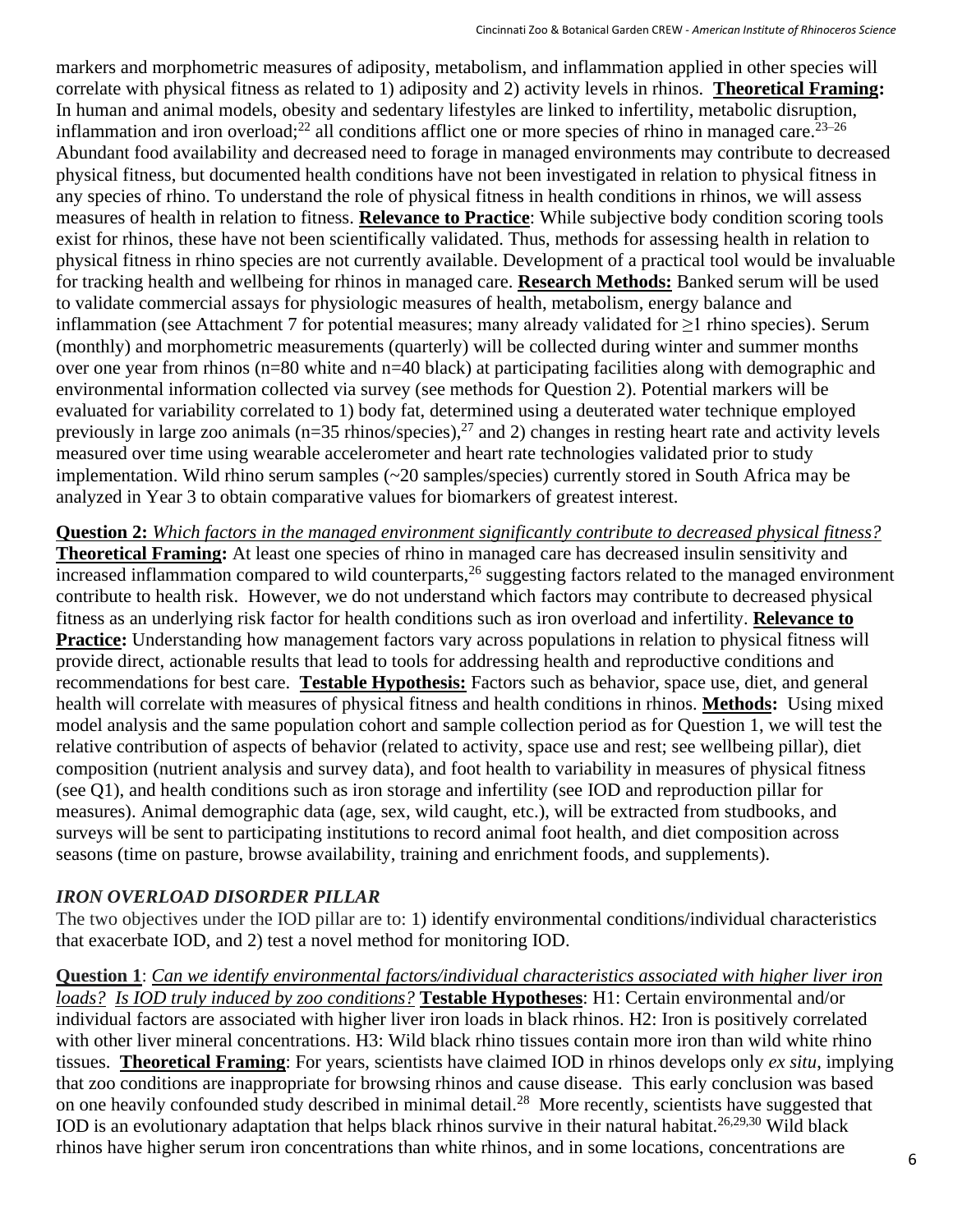similar to those reported in zoo managed rhinos.<sup>29,31,32</sup> Therefore, it is plausible that under certain conditions, wild black rhinos also store iron in organ tissues. Low iron diets already are recommended for all black rhinos in zoos.<sup>33</sup> However, liver iron values vary significantly among individuals<sup>32,34</sup> indicating environmental conditions (e.g., location, climate, diet, years at given zoo, physical condition, lack of parasites, etc.) and/or individual characteristics (e.g., wild caught, captive born, physical fitness, reproductive success, generation, etc.) can exacerbate IOD. It is also possible that tissue iron loading is associated with other minerals since mineral interactions are complex, interactive and often rely on similar physiological pathways and protein regulators for absorption in the gut and systemic trafficking.<sup>35</sup> **Relevance for Current Practice**: Zoos are harshly criticized for improperly feeding rhinos that store excessive iron, but IOD may be driven by inherent physiological processes influenced by environmental factors and not solely due to dietary differences *ex situ*. Identifying those factors associated with higher rhino body iron loads could guide management recommendations to reduce IOD severity. **Research Methods**: A recent analysis of 45 rhino livers, 37 of which are from black rhinos, provides the foundation for this study, but additional samples will be needed to bolster the data set for statistical power when correlating environmental and individual factors (including biomarkers in other pillars). Furthermore, additional GOH and white rhino samples are required to determine true value ranges for species comparisons. Finally, we plan to analyze liver tissues by histopathology and/or mineral analysis that have already been collected from wild black and white African rhinos plus additional samples collected during the grant (~10 samples/species) for wild species and *ex situ* comparisons. Samples representing all three rhino species (n=55) will be sent to Michigan State University (MSU) for mineral content analysis by ICP-MS. Wildlife MSU pathologist Dr. Dalen Agnew has offered his consultancy to ensure consistency in techniques and valid comparisons between populations for any histopathology work included and can perform this assistance via teleconference with South African scientists.

**Question 2**: *Is there a reliable, non-invasive way for clinicians to monitor iron load in rhinos?* **Testable Hypotheses**: H1: Black rhino horns contain more iron than white rhino horns. H2: Iron content of black rhino horn reflects liver iron load. **Theoretical Framing**: Methods for accurately monitoring IOD progression in rhinos have been elusive. Standard serum biomarkers are yielding unsatisfactory results,<sup>30,36</sup> and liver biopsies are difficult and risky to obtain. The scientific literature indicates that iron content in keratin (fingernails, toenails, hair) reflects body iron levels.<sup>37,38</sup> Like hair and nails, rhino horn is made of keratin and should accumulate iron accordingly. **Relevance for Current Practice**: If an accurate, reliable biomarker for iron load could be identified in a biological sample easily collected, clinicians would finally have the tool they need for monitoring IOD in rhinos and evaluating impacts of management changes based on our recommendations. **Research Methods**: Core rhino horn samples unexposed to environmental contamination and surface rhino horn will be obtained from white (n=10) and black (n=10) rhinos ~1 inch from the base, dissolved, and analyzed by ICP-MS to quantify iron content and compare sample types. Since white rhinos have much lower body iron stores, differences should be apparent if horn has potential as an iron load indicator. If data are promising, 20 black rhino horns matched to liver tissue samples will be analyzed to validate the correlation of horn to body iron concentrations and determine sensitivity and accuracy. Finally, if supported by initial results, surface horn from rhinos in the physical fitness pillar will be analyzed and values compared to biomarkers of health/fitness and wellbeing. Permissions to sample many horns are already in hand (Attachment 10).

## *REPRODUCTIVE DYSFUNCTION PILLAR*

The two main objectives under this pillar are to: 1) understand the etiology and drivers of aberrant reproductive cyclicity (anovulation and acyclicity) and 2) improve sperm quality and availability for desired ART activities.

**Question 1**: *What factors (management and physiological) are related to reproductive dysfunction in rhinos?* **Testable Hypotheses**: H1: Aberrant cyclicity will be associated with management strategies, physical condition, and/or wellbeing measures in white rhinos. H2: Differences in targeted serum biomarkers (estrogen, prolactin, Vitamin D) will distinguish rhinos with irregular cycles while shedding light on dysfunctional mechanism. **Theoretical Framing**: Aberrations of cyclicity in white rhinos are well documented,<sup>23,39–41</sup> but specific etiologies and drivers are unknown. Further complicating diagnoses are discrepancies in events that manifest in similarly irregular outcomes. For example, anovulation can result from the failure of dominant follicles to ovulate, hemorrhagic anovulatory follicle (HAF) formation, and/or lack of follicle 7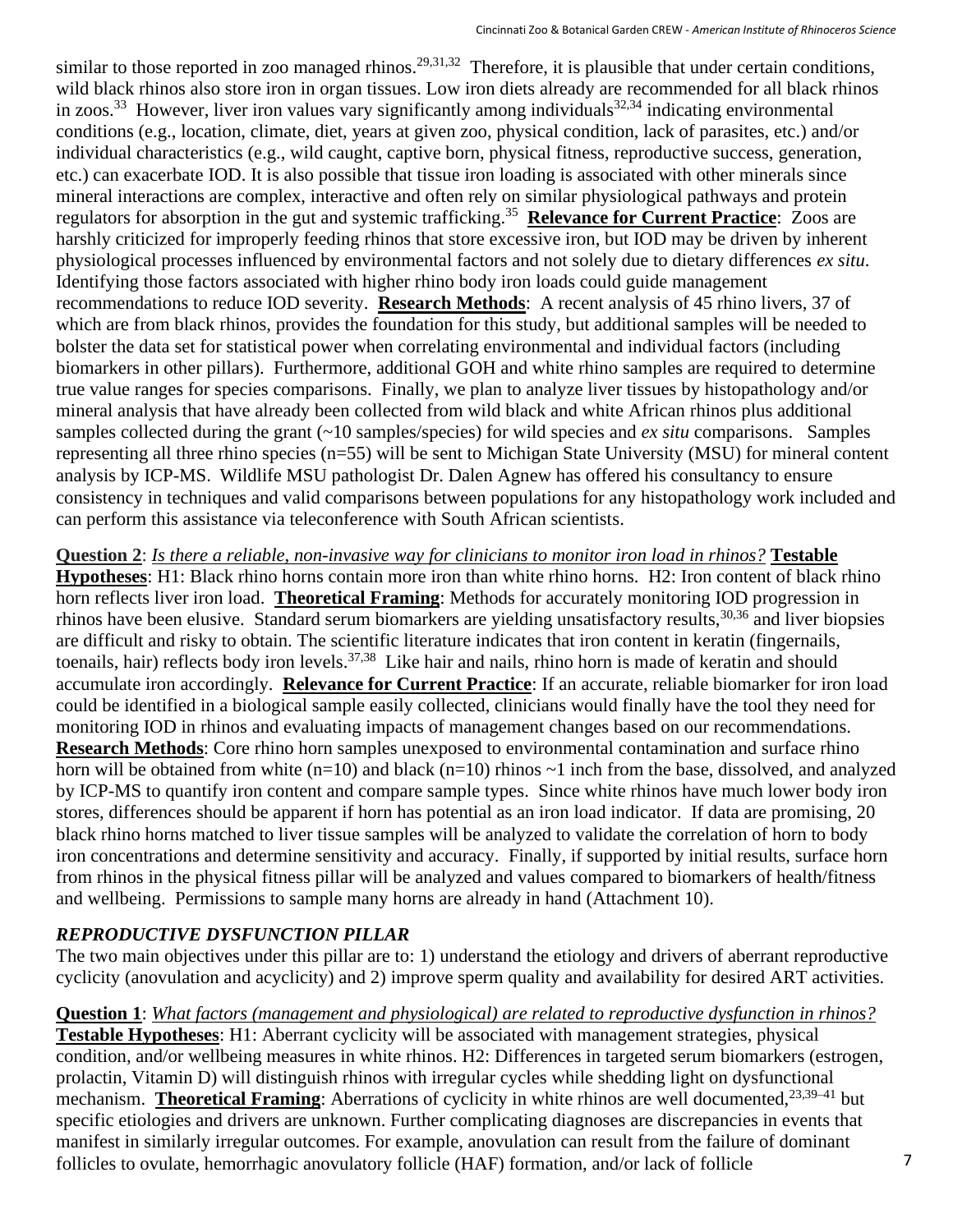development.<sup>17,40,41</sup> Elevated prolactin is associated with similar reproductive dysfunction in elephants,  $42-45$  but has not been explored in rhinos. Vitamin D plays a vital role in many reproductive processes,  $46-48$  and deficiencies are associated with reduced fertility and uterine leiomyomas, $49-51$  a common reproductive pathology in rhinos.<sup>52</sup> Rhino fecal estrogen metabolite monitoring has been uninformative, <sup>17</sup> but with appropriate assays, serum estrogen could provide insight into white rhino follicular dynamics. **Relevance for Current Practice**: Reproductive dysfunctions are common among female white rhinos *ex situ*, rendering few females prolific and many genetically unrepresented. Currently, rectal ultrasonography is required for confirming ovulation and discerning some aberrant reproductive conditions, but most rhinos are not trained for it. In contrast, many black and white rhinos are trained for voluntary blood collection. If serum hormones can be used to accurately diagnose reproductive dysfunction while providing insight into the physiological mechanism and associations with environmental factors, we will finally be empowered to address reproductive dysfunction at its roots, to ensure both reproductive health and genetic representation of female rhinos. **Research Methods**: Serum samples will be collected weekly and feces, nasal secretions or urine 3x/wk for 1 year from female white rhinos (n=20) and analyzed for progesterone to distinguish regularly cycling, pregnant and irregularly cycling individuals while profiling serum estrogen, prolactin, and vitamin D. An additional 30 female rhinos in the physical fitness/wellbeing pillars will be monitored less intensively with monthly serum samples and  $3x/wk$  fecal samples. Once identified, irregularly cycling females will be trained for serial ultrasound exams to detail ovarian activity, ovulation, HAF formation, etc., and validate the reproductive dysfunction associated with serum hormone profiles. Data will then be compared between management styles and to those collected under the well-being and physical fitness pillars to elucidate associations with other factors.

**Question 2**: *Can sperm processing and preservation be improved and standardized to better serve the rhino community?* **Testable Hypotheses**: H1: Sperm survival post-thaw can be improved by modifying current protocols. H2: New scientific technologies will make possible field-friendly, affordable standardized sperm evaluations and sperm sorting. **Theoretical Framing:** Sperm collection and preservation is well established in male rhinos.<sup>53–55</sup> Thanks to previous IMLS grants to CREW, colleagues at many zoos are trained to perform such procedures, artificial insemination with thawed semen is successful in GOH rhinos,<sup>19</sup> and rhino sperm can be sorted by sex.<sup>20</sup> The value of sex-sorted semen is high, while the feasibility of acquiring it is low, requiring expensive equipment that reduces sperm longevity.<sup>56,57</sup> Recently, there have been reports of affordable, alternative methods for sorting sperm via ligand binding<sup>58</sup> or magnetic nanoparticles.<sup>59,60</sup> A proven animal protein-free medium for rhino sperm<sup>61</sup> may facilitate both sorting and longevity. Furthermore, a field friendly computer assisted sperm analyzer (the iSperm) currently used for livestock $62-64$  may be adaptable for rhinos, thereby standardizing evaluations across the many facilities now performing these procedures. **Relevance to Current Practice**: With numerous institutions now trained to collect and cryopreserve rhino sperm, and samples regularly being shared among institutions/technicians, standardization of assessments is key to comparing data and managing banked samples on a national level. Additionally, a current IMLS-funded project is focused on integrating successful sex-sorted sperm AI into rhino management. Once achieved, the demand for sex-sorted sperm will skyrocket and cannot be met with current technologies and resource restrictions. Therefore, a fast, field-friendly, inexpensive method for sorting sperm will complement the achievements of our colleagues and help meet the community's need for large quantities of sorted rhino sperm. Furthermore, because timing AI near ovulation is challenging in rhinos, modified processing protocols and/or supplements that improve post-thaw longevity of sorted sperm will be valuable for increasing pregnancy success. **Research Methods**: Semen will be collected from the male rhinos at the Wilds up to twice yearly and at additional facilities as available (n=5 males/yr). Samples will be used to test methods for improving post-thaw longevity (OptiXcell, +/- potentially beneficial additives), assessing new sperm-sorting techniques (sperm membrane proteins, nanoparticles, ligand binding) and for developing iSperm parameters (Attachment 12).

## *WELLBEING PILLAR*

**Question 1**: *How do behavioral and physical markers of wellbeing correlate with each other and differ across socio-environmental conditions for white and black rhinoceros?* **Overarching Hypothesis:** Socioenvironmental factors impact rhinoceros wellbeing and can be assessed using behavioral (frequency/duration 8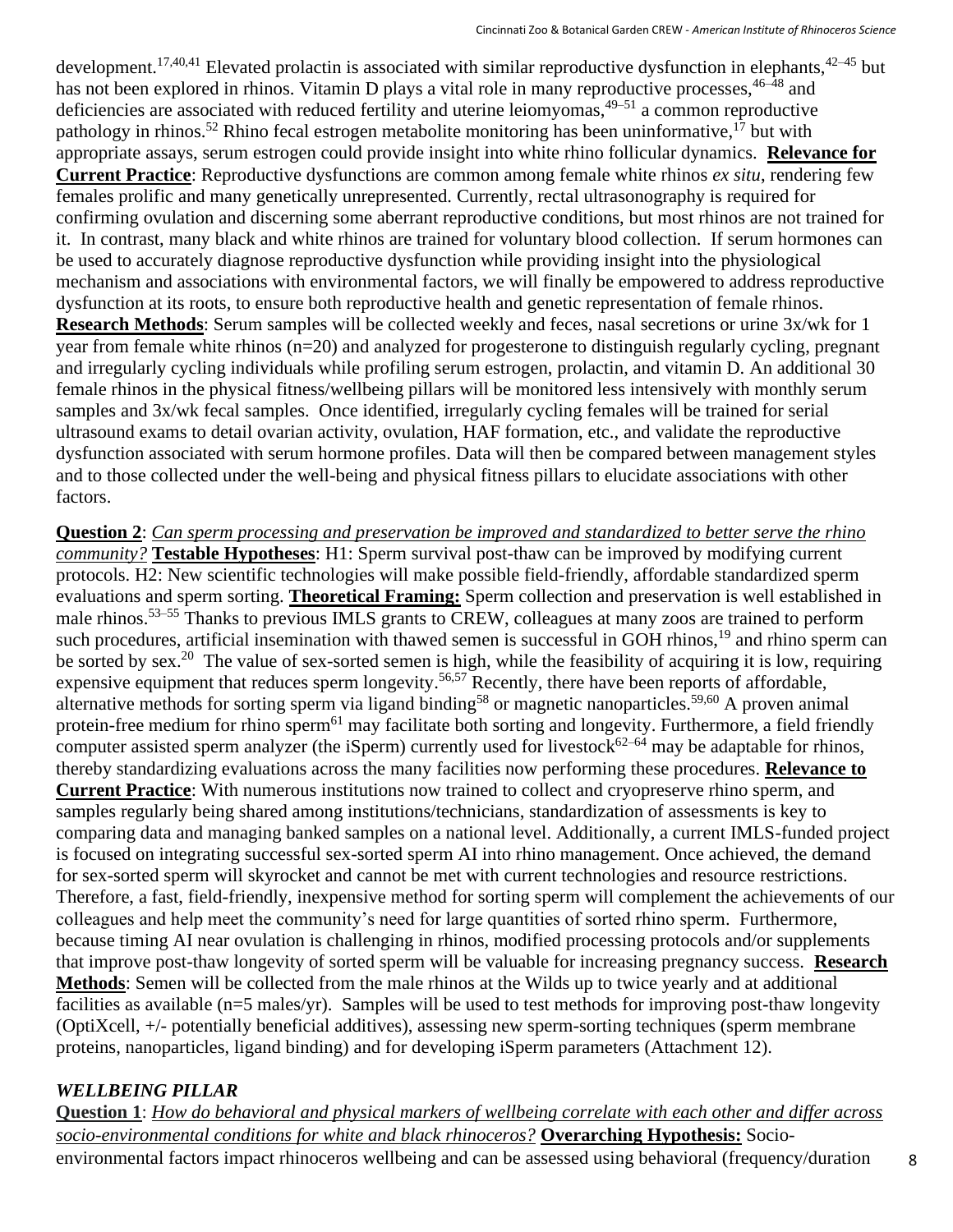of behaviors, ratings of temperament) and physiological (heart rate, biomarkers) measures. **Testable Hypotheses**: H1: Species-appropriate behaviors (e.g. mud wallowing, sleep and activity budgets, social interactions) and increased locomotion are positively correlated with social group size and demographics, greater and more diverse spatial access, diversity of food type and presentation, increased grazing or browsing opportunities, milder climates, frequency of training and enrichment, and degree of choice, all of which are positively associated with lower adiposity, better foot health, regular cyclicity, and healthy physiological values. H2: Ratings of temperament correlate with behavior, socio-environmental conditions, and physiological measures of wellbeing. **Theoretical Framing**: There are many possible indicators of wellbeing within five domains: nutrition/feeding, physical health, environment, behavior, and mental state.<sup>65</sup> Some indicators for physical health are validated<sup>23,66–70</sup> and wild rhino behavior can be referenced.<sup>71–75</sup> However, a systematic evaluation of *ex situ* rhino behavior as it relates to the other domains of wellbeing is needed. Some studies evaluated associations between cyclicity, reproductive success, or mortality and social behavior or certain characteristics of the zoo environment,  $25,69,76-79$  but a comprehensive understanding of the relationships among a greater diversity of behaviors, a more comprehensive suite of environmental variables, and a panel of measurable physiological parameters associated with wellbeing is needed. **Relevance for Current Practice**: Evaluation of animal wellbeing is a requirement of all AZA facilities, and the public is increasingly attuned to animal wellbeing. It is essential to validate indicators used to assess rhinoceros wellbeing and to understand which variables affect wellbeing outcomes. **Research Methods**: Accelerometers and heart rate monitors to distinguish locomotion from resting activity and sleeping<sup>80</sup> will be validated on a sub-set of rhinos through simultaneous live observations.<sup>81</sup> Thereafter, accelerometers, live, and video observations will be used in combination to record white (n=40) and black (n=40) rhino behavioral frequencies and durations. Rhino temperament will be assessed using keeper ratings and novel object tests.<sup>82</sup> Physiological measures collected for research questions throughout this proposal will be used for this question, and blood cortisol:DHEA,<sup>83</sup> oxidized guanosine,<sup>84</sup> and urinary 6-sulfatoxymelatonin<sup>85</sup> will be validated. A survey will be used to collect data on social and physical environments, husbandry methods, and rhino history.

**Question 2**: *What role(s) do semiochemicals play in rhino social interactions and reproduction?* **Overarching Hypothesis**: Rhinos use chemical communication to maintain social relations and advertise reproductive status to conspecifics. **Testable Hypotheses**: Chemical cues can be used to manipulate reproductive cycles and sociality. **Theoretical Framing**: Research into *in situ* rhino olfactory communication has recently begun. African rhinos are believed to rely upon auditory and olfactory communication because of their poor eyesight.<sup>86</sup> Communal middens<sup>87,88</sup> and spreading feces upon defecation<sup>89</sup> advertises territoriality, age, familiarity, and reproductive state. Chemical signals in feces are an effective form of communication because they are an honest indicator of the status of the sender and persist a long time in the environment.<sup>86,90</sup> Volatile organic compounds (VOCs) from white rhino feces vary with sex, age class, and status of the male and female reproductive state.<sup>87</sup> Interest of wild white rhinos<sup>86</sup> and black rhinos<sup>90</sup> in feces differs based upon the sex, age class, and familiarity/identity of the defecator (sender). **Relevance for Current Practice**: We will build upon the knowledge base generated from studies on free-ranging<sup>90</sup> and *ex situ*<sup>91</sup> rhinos to investigate the efficacy of chemical stimuli in managing populations. We predict that chemical communication is a promising tool for managing rhino behavior in herds, during translocations, and to promote reproductive success.<sup>86,90</sup> For instance, feces from conspecifics (novel or familiar cohabitants) could facilitate male-male social interactions, and stimulate cyclicity and/or reproductive behaviors in females. **Research Methods**: Females identified in Question 1 of the reproduction pillar as experiencing dysfunction will be targeted for this study. They will be divided into two groups and presented feces from either novel or cohabitating breeding age males. The rate and frequency of their behavioral responses will be compared. Impact of the continued presentation of feces over several weeks on the physiology of the rhino (e.g. fecal progestagen metabolites) also will be assessed. A secondary study will focus on male bachelor groups, if any during Question 1 of the well-being pillar are identified to have behavioral challenges (e.g. aggression). Males in bachelor groups will be presented feces 9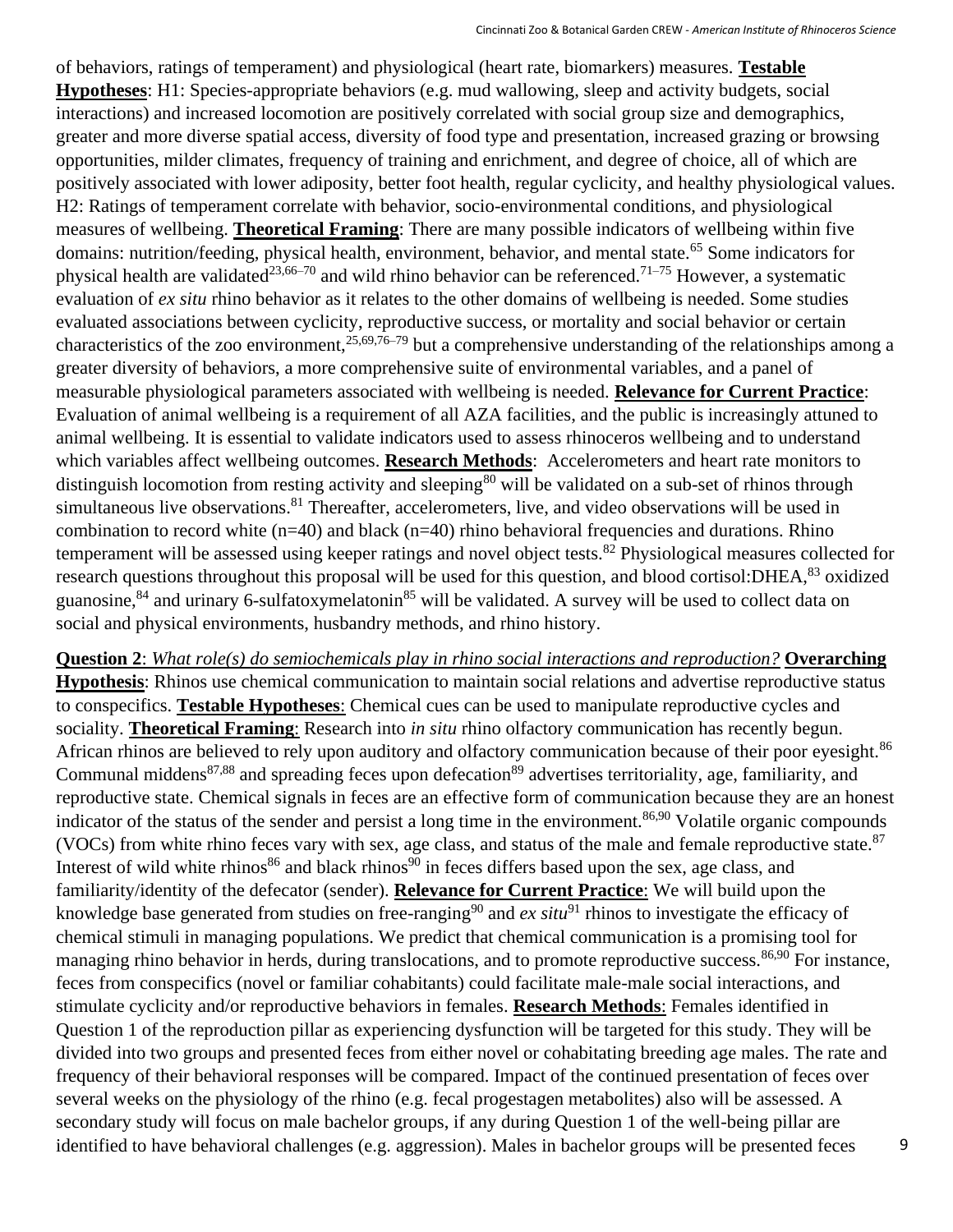from cohabitating and novel adult bulls and their behavioral and physiological responses (e.g. fecal androgen and glucocorticoid metabolites) will be measured.

**Data Generated in all Pillars:** Briefly, AIRS will collect physiological, behavioral, categorical, continuous and survey data. All data will exist in a centralized database using the Labfolder software program and made available to AIRS participants for inter-pillar integration, meta-data analyses and interpretation. The database will be developed and managed by one AIRS member who will ensure information is easily downloadable into commonly used statistical programs and will prepare the information for public access. Analyses will include general linear mixed effects models, ANOVA, ANCOVA and Pearson's correlation coefficients. A consulting statistician with established working relationships with AIRS members will be employed for some analyses. Data interpretations and conclusions will be fully vetted by the entire AIRS team to be sure alternative interpretations and confounding factors are considered prior to publication/presentation. (More data details are provided in the digital product form.)

## **3. PROJECT RESULTS**

**Project intended results** – **With this project, we will demonstrate the tremendous impact a multidisciplinary, multi-institutional scientific approach can have in overcoming challenges to establishing and maintaining thriving populations of species** *ex situ* **in our living museums.** We will achieve this goal through science-based recommendations derived from our research that are reasonable, feasible, and affordable and will help the zoo community improve rhinoceros well-being, physical fitness, reproduction, and health. We will significantly expand the scientific knowledge of caring for rhinos *ex situ* while building an extensive meta-database of rhino physiological biomarkers and behavior for use in studies that commence long after the grant end date. Our findings will demonstrate to guests and the public at large the extent to which we will go to provide the highest quality of life for endangered species that may someday survive only in our care. Ultimately, we will improve the vitality of *ex situ* rhino populations.

**Changes to intended audience** – Our science will be convincing and translated to lay language for ease of understanding by the public, our guests, and animal care givers. Our recommendations will be affordable and feasible to ensure they are readily embraced by the rhino, science, and veterinary communities eager to improve rhino care and management. In addition to providing the "what", we will provide the "where" and "who" so rhino caretakers will know where to go for tests and/or whom to contact for advice/assistance. Zoo staff will experience deeper satisfaction in the level of rhino care they provide, and the benefits to rhinos will be enjoyed by zoo audiences in the form of healthier individuals displaying natural behaviors, more offspring, and greater longevity.

**Tools and findings adaptable to others and widely disseminated** - The under-current of our research strategy is to develop procedures, tools, tests, and applications that are user and field friendly, inexpensive, and easily acquired. The iSperm, protein/magnetic based sperm-sorting technique, rhino horn iron sampling, and rhino accelerometer are all examples of making labor/expertise-intensive methods of acquiring essential biological information easier so that others can readily adopt and utilize them. Our hope is that our collaborating institutions will be touting their utility even before the studies are complete. Discussions among colleagues in addition to presentations at rhino meetings, zoo meetings, scientific meetings and in publications will broadly disseminate the information and introduce the tools/tests we have developed and validated.

**Sustainability** – The sustainability of our project's results is highly likely because we will be providing the rhino community with actions they can take to avoid/minimize problems and improve rhino care and sustainability**. Our project is giving the zoo community exactly what it is asking for in terms of research that will improve rhino management** *ex situ***.** Our results and recommendations also will be incorporated into the Rhino TAG Husbandry Manual and will be part of the discussions when the TAG and SSPs make their breeding and transfer plan recommendations. Several AIRS team members are on the Rhino TAG and SSP Steering Committees and well integrated into the management of zoo rhinos. Finally, the scientific findings will be published in open-access, peer-reviewed journals which will be publicly accessible indefinitely.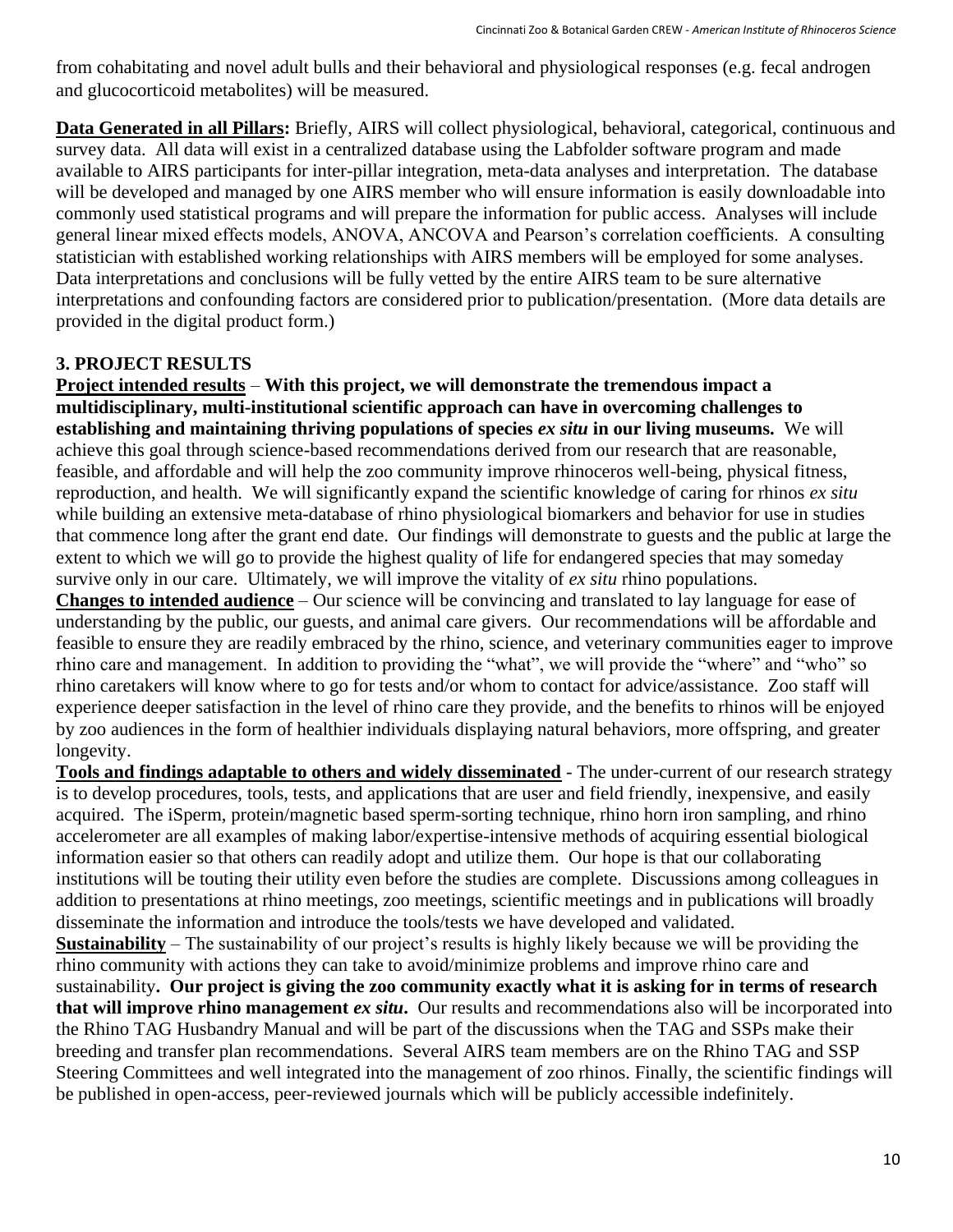|                         | September 1, 2021 - August 31, 2022                  |    |                |                | Sept-Nov Dec-Feb Mar-May June-Aug |
|-------------------------|------------------------------------------------------|----|----------------|----------------|-----------------------------------|
| General                 |                                                      | Q1 | Q <sub>2</sub> | Q <sub>3</sub> | Q4                                |
|                         | Establish Operations Manager at the Wilds            |    |                |                |                                   |
|                         | Develop structure for centralized database           |    |                |                |                                   |
|                         | Sample collections at the Wilds                      |    |                |                |                                   |
|                         | <b>Interview Interns</b>                             |    |                |                |                                   |
|                         | Intern training at The Wilds                         |    |                |                |                                   |
|                         | Pre-study statistician consult                       |    |                |                |                                   |
| <b>IOD</b> Pillar       |                                                      |    |                |                |                                   |
|                         | Acquire permissions and rhino horn samples           |    |                |                |                                   |
|                         | Acquire permissions and rhino liver tissue samples   |    |                |                |                                   |
|                         | Rhino horn mineral analysis species comparison       |    |                |                |                                   |
| Repro Pillar            |                                                      |    |                |                |                                   |
|                         | Rhino sample collections                             |    |                |                |                                   |
|                         | Vitamin D, estrogen and Prolactin assay validations  |    |                |                |                                   |
|                         | Fecal sample processing/analyses                     |    |                |                |                                   |
|                         | Semen collections                                    |    |                |                |                                   |
|                         | Semen studies isperm, sorting, longevity             |    |                |                |                                   |
| Phys Fit Pillar         |                                                      | Q1 | Q <sub>2</sub> | Q <sub>3</sub> | Q4                                |
|                         | Interview/hire MS student                            |    |                |                |                                   |
|                         | Acquire permissions and draft survey                 |    |                |                |                                   |
|                         | Assay validations                                    |    |                |                |                                   |
|                         | Ship supplies to participating facilities            |    |                |                |                                   |
|                         | Data/sample collections                              |    |                |                |                                   |
| <b>Wellbeing Pillar</b> |                                                      |    |                |                |                                   |
|                         | Interview/hire MS student                            |    |                |                |                                   |
|                         | Order supplies and coordinate with zoos for testing  |    |                |                |                                   |
|                         | Establish/validate behav. data collection protocols  |    |                |                |                                   |
|                         | Recruit summer interns                               |    |                |                |                                   |
|                         | Arrange with/ship supplies to facilities for study 1 |    |                |                |                                   |
|                         | Collect data for study 1                             |    |                |                |                                   |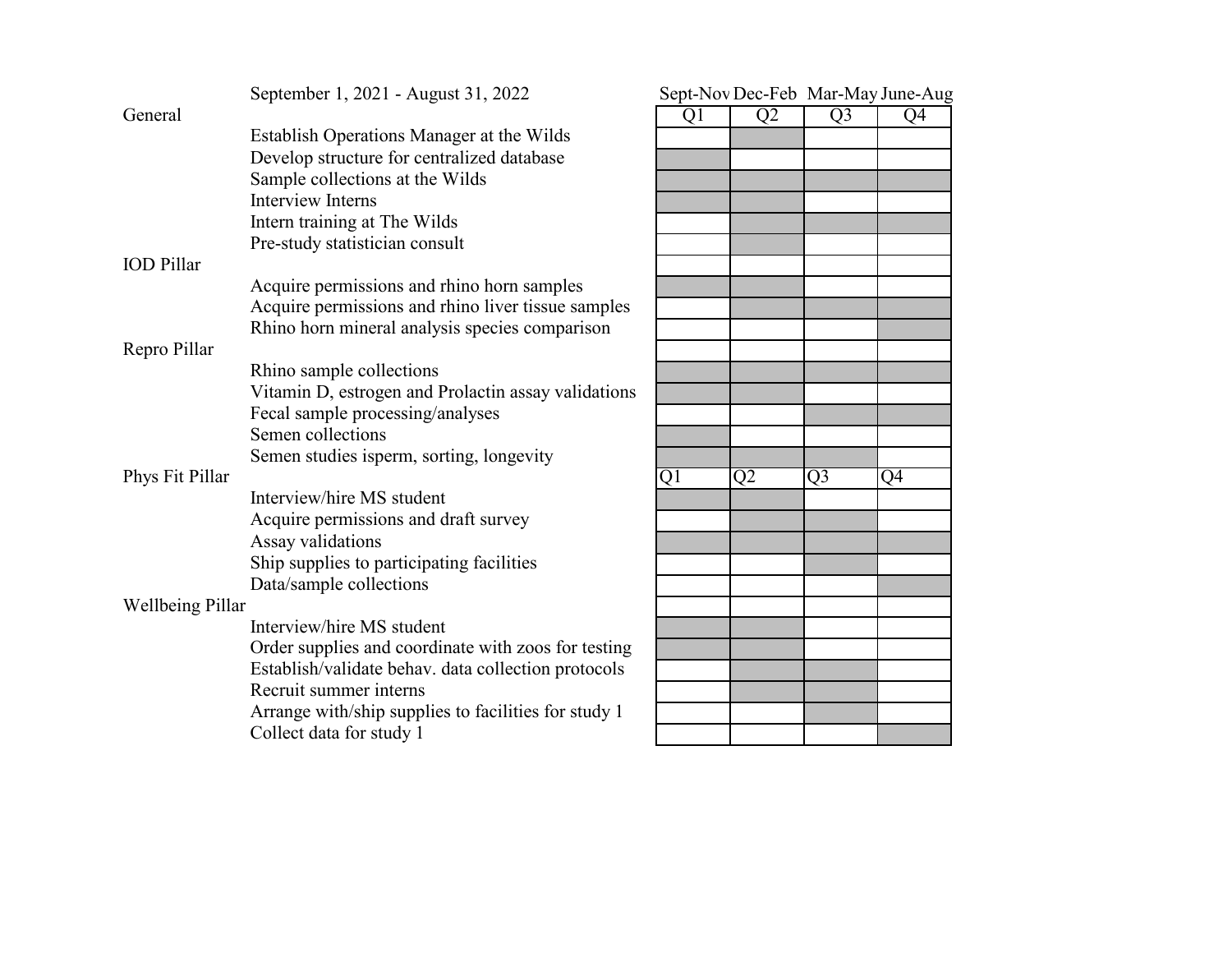|                         | September 1, 2022 - August 31, 2023               |                |                |                | Sept-Nov Dec-Feb   Mar-May June-Aug |
|-------------------------|---------------------------------------------------|----------------|----------------|----------------|-------------------------------------|
| General                 |                                                   | Q1             | Q <sub>2</sub> | Q <sub>3</sub> | Q4                                  |
|                         | Enter data into centralized database              |                |                |                |                                     |
|                         | Sample collections at the Wilds                   |                |                |                |                                     |
|                         | <b>Interview Interns</b>                          |                |                |                |                                     |
|                         | Intern training at The Wilds                      |                |                |                |                                     |
|                         | Rhino Tag meeting AZA mid-year                    |                |                |                |                                     |
| <b>IOD</b> Pillar       |                                                   |                |                |                |                                     |
|                         | Acquire permissions and black rhino horn/liver    |                |                |                |                                     |
|                         | ICP-MS testing for black rhino liver/horn tissues |                |                |                |                                     |
|                         | Manuscript preparation/submission                 |                |                |                |                                     |
| Repro Pillar            |                                                   |                |                |                |                                     |
|                         | Rhino sample collections                          |                |                |                |                                     |
|                         | Preliminary Vit D and Prolactin data generated    |                |                |                |                                     |
|                         | Fecal/nasal progesterone annual profiles produced |                |                |                |                                     |
|                         | Semen studies isperm, sorting, longevity          |                |                |                |                                     |
|                         | Serum E and P early profiles                      |                |                |                |                                     |
|                         | Manuscript preparation/submission                 |                |                |                |                                     |
|                         | Rhino ultrasound training/data collection         |                |                |                |                                     |
|                         | Semen collections                                 |                |                |                |                                     |
| Phys Fit Pillar         |                                                   | Q <sub>1</sub> | Q <sub>2</sub> | Q <sub>3</sub> | Q4                                  |
|                         | Data/sample collections                           |                |                |                |                                     |
|                         | Ship samples to lab                               |                |                |                |                                     |
|                         | Endocrine and lab analyses of samples             |                |                |                |                                     |
|                         | Behavior and Survey data collation                |                |                |                |                                     |
| <b>Wellbeing Pillar</b> |                                                   |                |                |                |                                     |
|                         | Collect behavioral data and samples for study 1   |                |                |                |                                     |
|                         | Behavioral data analysis                          |                |                |                |                                     |
|                         | Arrange with facilities for study 2 olfactory     |                |                |                |                                     |
|                         | Ship samples to lab                               |                |                |                |                                     |
|                         | Endocrine and lab analyses of samples             |                |                |                |                                     |